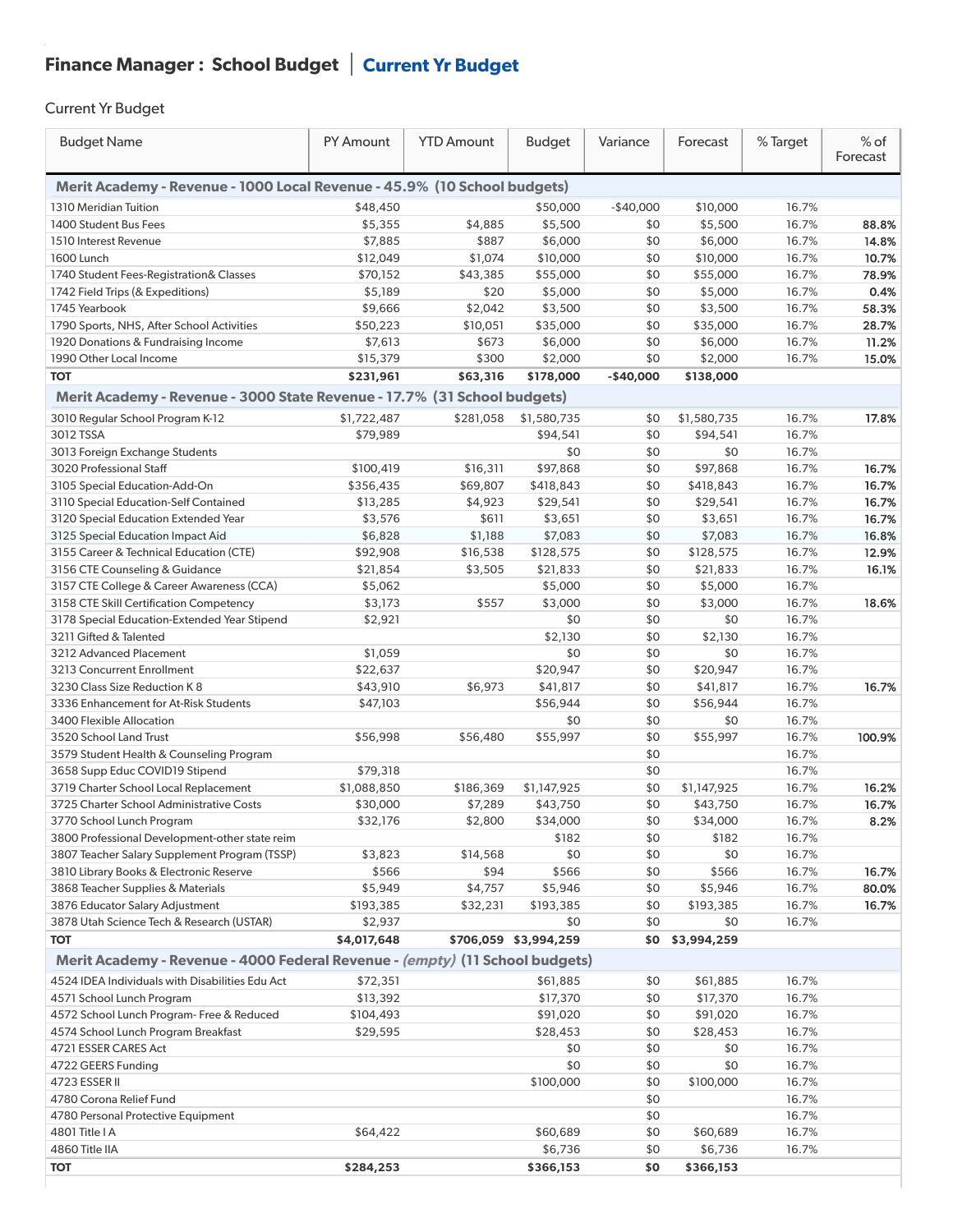| <b>Budget Name</b>                                                                           | PY Amount     | <b>YTD Amount</b> | <b>Budget</b>                 | Variance  | Forecast      | % Target | $%$ of<br>Forecast |
|----------------------------------------------------------------------------------------------|---------------|-------------------|-------------------------------|-----------|---------------|----------|--------------------|
| Merit Academy - Expense - 100 Salaries - 16.7% (11 School budgets)                           |               |                   |                               |           |               |          |                    |
| 120 Administration                                                                           | $-$176,417$   | $-$24,667$        | $-$155,010$                   | \$0       | $-$155,010$   | 16.7%    | 15.9%              |
| 131 Teachers                                                                                 | $-$ \$982,794 | $-$196,501$       | $-$1,126,542$                 | \$0       | $-$1,126,542$ | 16.7%    | 17.4%              |
| 133 Special Education Teachers                                                               | $-$190,280$   | $-$ \$43,981      | $-$ \$236,035                 | \$0       | $-$ \$236,035 | 16.7%    | 18.6%              |
| 134 Stipends                                                                                 | $-$205,610$   | $-$16,785$        | $-$ \$95,000                  | \$0       | $-$ \$95,000  | 16.7%    | 17.7%              |
| 142 Counselors                                                                               | $-$ \$86,895  | $-$17,805$        | $-$104,390$                   | \$0       | $-$104,390$   | 16.7%    | 17.1%              |
| 150 Administrative Support                                                                   | $-$117,075$   | $-$20,143$        | $-$176,831$                   | \$0       | $-$176,831$   | 16.7%    | 11.4%              |
| 162 Special Education Aides                                                                  | $-$ \$48,564  | $-$12,687$        | $-$46,998$                    | \$0       | $-$46,998$    | 16.7%    | 27.0%              |
| 163 Aides-Title I                                                                            | $-$ \$28,140  | $-$1,500$         | $-$ \$34,750                  | \$0       | $-$ \$34,750  | 16.7%    | 4.3%               |
| 172 Bus Drivers                                                                              | $-$44,473$    | $-$2,370$         | $-$45,000$                    | \$0       | $-$45,000$    | 16.7%    | 5.3%               |
| 180 Custodian & Maintenance                                                                  | $-$40,674$    | $-$10,882$        | $-$ \$41,500                  | \$0       | $-$ \$41,500  | 16.7%    | 26.2%              |
| 190 Food Service                                                                             | $-$ \$89,149  | $-$13,399$        | $-$ \$92,457                  | \$0       | $-$ \$92,457  | 16.7%    | 14.5%              |
| <b>TOT</b>                                                                                   | $-$2,010,070$ |                   | $-$ \$360,720 $-$ \$2,154,513 | \$0       | $-$2,154,513$ |          |                    |
| Merit Academy - Expense - 200 Employee Benefits - 15.0% (5 School budgets)                   |               |                   |                               |           |               |          |                    |
| 220 FICA                                                                                     | $-$117,734$   | $-$17,512$        | $-$172,145$                   | \$0       | $-$172,145$   | 16.7%    | 10.2%              |
| 230 Retirement                                                                               | $-$ \$29,114  | $-$4,874$         | $-$ \$34,500                  | \$0       | $-$ \$34,500  | 16.7%    | 14.1%              |
| 240 Group Insurance                                                                          | $-$ \$389,265 | $-$ \$62,935      | $-$410,400$                   | \$0       | $-$410,400$   | 16.7%    | 15.3%              |
| 270 Workers Compensation Fund                                                                | $-$15,596$    | $-$12,470$        | $-$ \$30,333                  | \$0       | $-$30,333$    | 16.7%    | 41.1%              |
| 280 Unemployment Insurance                                                                   | $-$2,958$     |                   | $-$6,000$                     | \$0       | $-$6,000$     | 16.7%    |                    |
| <b>TOT</b>                                                                                   | $-$554,667$   | $-$ \$97,791      | $-$ \$653,378                 | \$0       | $- $653,378$  |          |                    |
|                                                                                              |               |                   |                               |           |               |          |                    |
| Merit Academy - Expense - 300 Professional and Technical Services - 15.4% (7 School budgets) |               |                   |                               |           |               |          |                    |
| 320 Substitute Services (Kelly Services)                                                     | $-$10,484$    | $-$ \$653         | $-$23,500$                    | \$0       | $-$ \$23,500  | 16.7%    | 2.8%               |
| 323 Special Education Services                                                               | $-$ \$59,855  | $-$ \$638         | $-$ \$55,000                  | \$0       | $-$ \$55,000  | 16.7%    | 1.2%               |
| 330 Professional Development                                                                 | $-$2,130$     | $-$11,737$        | $-$7,500$                     | $-$4,237$ | $-$11,737$    | 16.7%    | 100.0%             |
| 349 Legal Services                                                                           | $-$600$       |                   | $-$ \$500                     | \$0       | $-$ \$500     | 16.7%    |                    |
| 350 Business Services                                                                        | $-$76,700$    | $-$11,800$        | $-$70,800$                    | \$0       | $-$70,800$    | 16.7%    | 16.7%              |
| 352 Audit Services                                                                           | $-$10,815$    |                   | $-$11,200$                    | \$0       | $-$11,200$    | 16.7%    |                    |
| 355 Technology Services (IT)                                                                 | $-$ \$22,132  | $-$5,562$         | $-$25,000$                    | \$0       | $-$25,000$    | 16.7%    | 22.2%              |
| <b>TOT</b>                                                                                   | $-$182,715$   | $-$30,390$        | $-$193,500$                   | $-$4,237$ | -\$197,737    |          |                    |
| Merit Academy - Expense - 400 Property Services - 8.3% (6 School budgets)                    |               |                   |                               |           |               |          |                    |
| 410 Water-Sewage-Garbage                                                                     | $-$15,991$    | $-$1,006$         | $-$20,000$                    | \$0       | $-$20,000$    | 16.7%    | 5.0%               |
| <b>420 Cleaning Services</b>                                                                 | $-$ \$33,283  |                   | $-$ \$33,000                  | \$0       | $-$ \$33,000  | 16.7%    |                    |
| 431 Repairs & Maintenance                                                                    | $-$2,961$     | $-$ \$910         | $-$9,000$                     | \$0       | $-$9,000$     | 16.7%    | 10.1%              |
| <b>433 Fleet Repair Services</b>                                                             | $-$19,683$    | $-$4,482$         | $-$15,000$                    | \$0       | $-$15,000$    | 16.7%    | 29.9%              |
| 435 Lawn Care & Snow Removal                                                                 | $-$ \$664     |                   | $-$5,000$                     | \$0       | $-$5,000$     | 16.7%    |                    |
| 443 Copy Machines                                                                            | $-$10,426$    | $-$1,443$         | $-$13,000$                    | \$0       | $-$13,000$    | 16.7%    | 11.1%              |
| <b>TOT</b>                                                                                   | $-$ \$83,008  | $-$7,841$         | $-$ \$95,000                  | \$0       | $-$ \$95,000  |          |                    |
|                                                                                              |               |                   |                               |           |               |          |                    |
| Merit Academy - Expense - 500 Other Services - 0.7% (6 School budgets)                       |               |                   |                               |           |               |          |                    |
| 520 Liability, Property, D&O Insurance                                                       | $-$11,898$    |                   | $-$15,141$                    | \$0       | $-$15,141$    | 16.7%    |                    |
| 530 Telephone & Internet                                                                     | $-$2,356$     | $-$ \$462         | $-$3,500$                     | \$0       | $-$ \$3,500   | 16.7%    | 13.2%              |
| 540 Marketing                                                                                | $-$4,967$     | $-$ \$30          | $-$6,000$                     | \$0       | $-$6,000$     | 16.7%    | 0.5%               |
| 581 Travel - Staff                                                                           | $-$204$       |                   | $-$6,000$                     | \$0       | $-$6,000$     | 16.7%    |                    |
| 582 Field Trips                                                                              | $- $3,816$    |                   | $-$22,000$                    | \$0       | $-$22,000$    | 16.7%    |                    |
| 592 Activities-Referees, Venues, Association Dues                                            | $-$14,080$    |                   | $-$16,000$                    | \$0       | $-$16,000$    | 16.7%    |                    |
| <b>TOT</b>                                                                                   | $-$ \$37,321  | $-$491$           | $-$ \$68,641                  | \$0       | $-$68,641$    |          |                    |
| Merit Academy - Expense - 600 Supplies and Materials - 17.3% (23 School budgets)             |               |                   |                               |           |               |          |                    |
| 608 Yearbooks                                                                                | $-$9,259$     |                   | $-$ \$8,500                   | \$0       | $-$ \$8,500   | 16.7%    |                    |
| 609 Classrooms, Supplies-Teacher Budgets                                                     | $-$4,251$     | $-$ \$807         | $-$ \$8,000                   | \$0       | $-$ \$8,000   | 16.7%    | 10.1%              |
| 610 Department Supplies                                                                      | $-$ \$43,121  | $-$6,305$         | $-$50,000$                    | \$0       | $-$50,000$    | 16.7%    | 12.6%              |
| 610 CTE Supplies                                                                             |               |                   | $-$5,000$                     | \$0       | $-$5,000$     | 16.7%    |                    |
| 611 Sports Supplies (uniforms, fundraisers, other)                                           | $-$19,522$    | $-$6,508$         | $-$26,000$                    | \$0       | $-$26,000$    | 16.7%    | 25.0%              |
| 612 Office Supplies                                                                          | -\$12,531     | $-$4,064$         | $-$13,500$                    | \$0       | $-$13,500$    | 16.7%    | 30.1%              |
| 613 Prof Dev Supplies-Staff Appreciaion & Meals                                              | -\$6,454      | $-$1,342$         | $-$4,500$                     | \$0       | $-$4,500$     | 16.7%    | 29.8%              |
| 614 Extracurricular Activity Supplies (Not Sports)                                           | $-$9,520$     |                   | $-$16,500$                    | \$0       | $-$16,500$    | 16.7%    |                    |
| 615 Special Education Supplies                                                               | $-$7,126$     | $-$ \$215         | $-$5,000$                     | \$0       | $-$5,000$     | 16.7%    | 4.3%               |
| 616 Board Supplies                                                                           | $-$ \$339     |                   | $-$ \$300                     | \$0       | $-$ \$300     | 16.7%    |                    |
| 616 Student Movtivation                                                                      | $-119$        |                   | $-$1,000$                     | \$0       | $-$1,000$     | 16.7%    |                    |
| 617 Parent Volunteer Org (PVO) Supplies                                                      | $-$ \$560     |                   | $-$ \$500                     | \$0       | $-$ \$500     | 16.7%    |                    |
| 618 Senior Scholarship & Graduation Books                                                    | $-$3,396$     |                   | $-$3,000$                     | \$0       | $-$3,000$     | 16.7%    |                    |
| 619 Fund Raising Supplies                                                                    |               |                   | $-$7,500$                     | \$0       | $-$7,500$     | 16.7%    |                    |
| 620 Electricity & Natural Gas                                                                | $-$45,756$    | $-$10,523$        | $-$51,500$                    | \$0       | $-$51,500$    | 16.7%    | 20.4%              |
| 626 Fleet Fuel                                                                               | $-$10,550$    | $-$ \$982         | $-$15,000$                    | \$0       | $-$15,000$    | 16.7%    | 6.5%               |